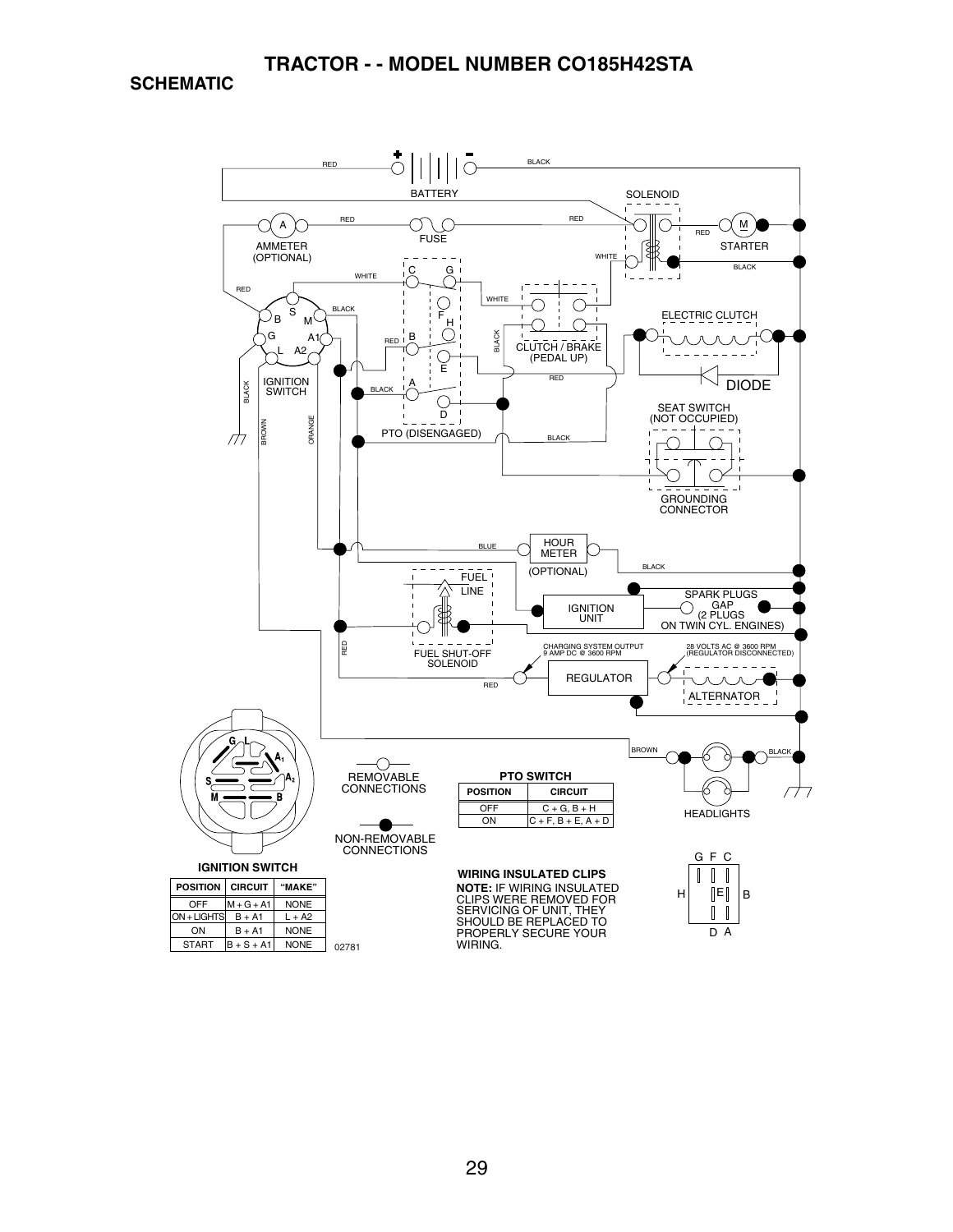**ELECTRICAL**

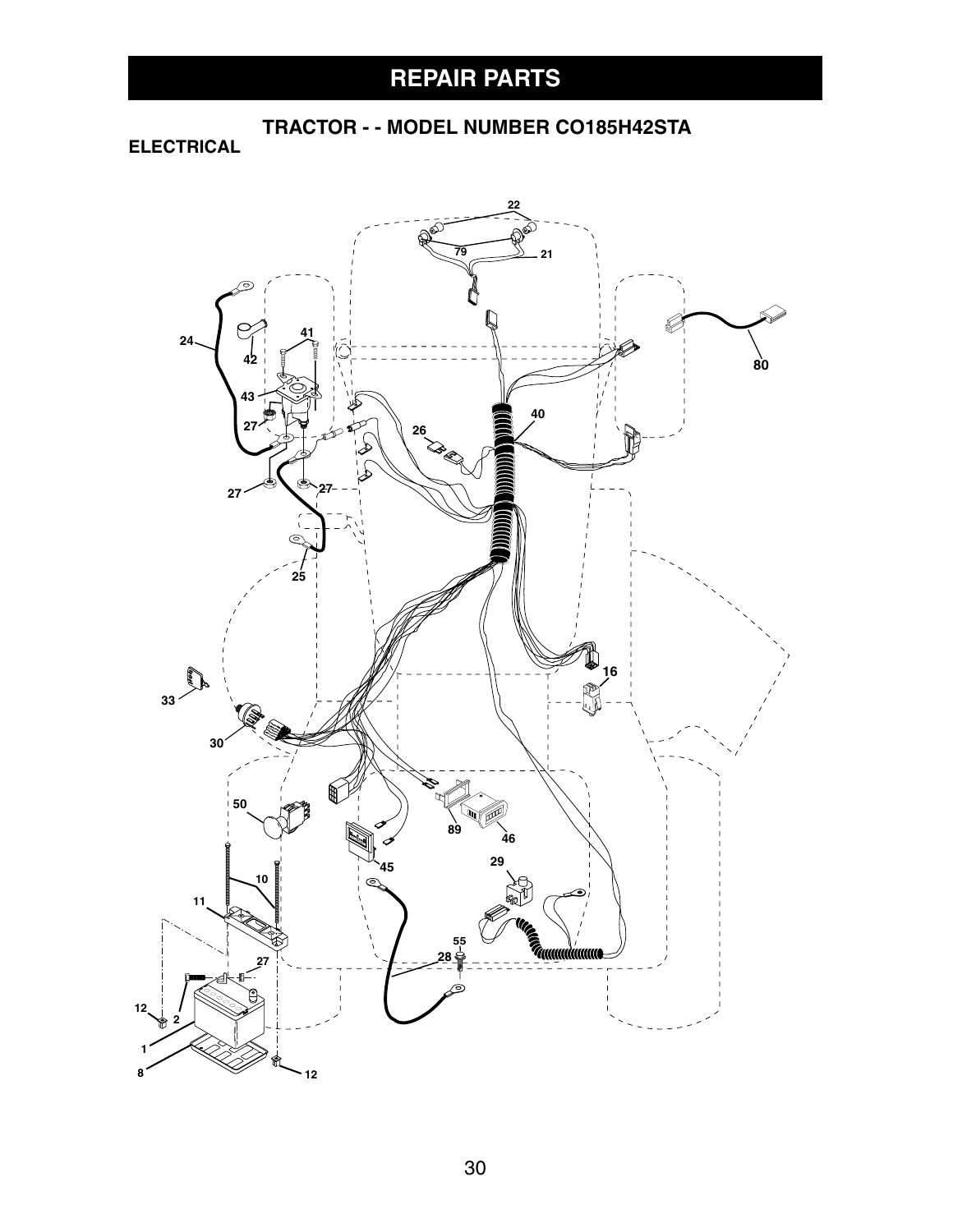**ELECTRICAL**

| NO.                                                                                                                                                         | <b>KEY PART</b><br>NO.                                                                                                                                                                                                                                                            | <b>DESCRIPTION</b>                                                                                                                                                                                                                                                                                                                                                                                                                                                                                                                                                        |
|-------------------------------------------------------------------------------------------------------------------------------------------------------------|-----------------------------------------------------------------------------------------------------------------------------------------------------------------------------------------------------------------------------------------------------------------------------------|---------------------------------------------------------------------------------------------------------------------------------------------------------------------------------------------------------------------------------------------------------------------------------------------------------------------------------------------------------------------------------------------------------------------------------------------------------------------------------------------------------------------------------------------------------------------------|
| 1<br>2<br>8<br>10<br>11<br>12<br>16<br>21<br>22<br>24<br>25<br>26<br>27<br>28<br>29<br>30<br>33<br>40<br>41<br>42<br>43<br>45<br>46<br>50<br>55<br>79<br>80 | 163465<br>74760412<br>7603J<br>145211<br>150109<br>145769<br>176138<br>175688<br>4152J<br>8860R<br>146148<br>175158<br>73510400<br>145491<br>121305X<br>175566<br>140401<br>188031<br>17720408<br>131563<br>178861<br>122822X<br>169635<br>174653<br>17490508<br>175242<br>146685 | Battery<br>Bolt, Hex 1/4-20 x 3/4<br>Tray, Battery<br>Bolt, Btr Front 1/4-20 x 7-1/2<br><b>Holddown Battery Front Mount</b><br>Nut, Push Nylon Battery Front 1/4<br>Switch Interlock<br>Harness, Light<br>Light Bulb<br>Cable, Starter<br>Cable, Battery<br>Fuse<br>Nut Keps Hex 1/4-20 Unc<br>Cable, Ground<br>Switch, Seat<br>Switch, Ignition<br>Key, Molded<br>Harness, Ignition<br>Screw Thd Cut 1/4-20 x 1/2<br>Cover, Terminal<br>Solenoid<br>Ammeter<br>Hourmeter<br>Switch, PTO<br>Screw Thdrol 5/16-18 x 1/2<br>Socket Asm bulb Twistlock<br>Harness Clutch EVX |
| 89                                                                                                                                                          | 169639                                                                                                                                                                                                                                                                            | Bracket Snap-In                                                                                                                                                                                                                                                                                                                                                                                                                                                                                                                                                           |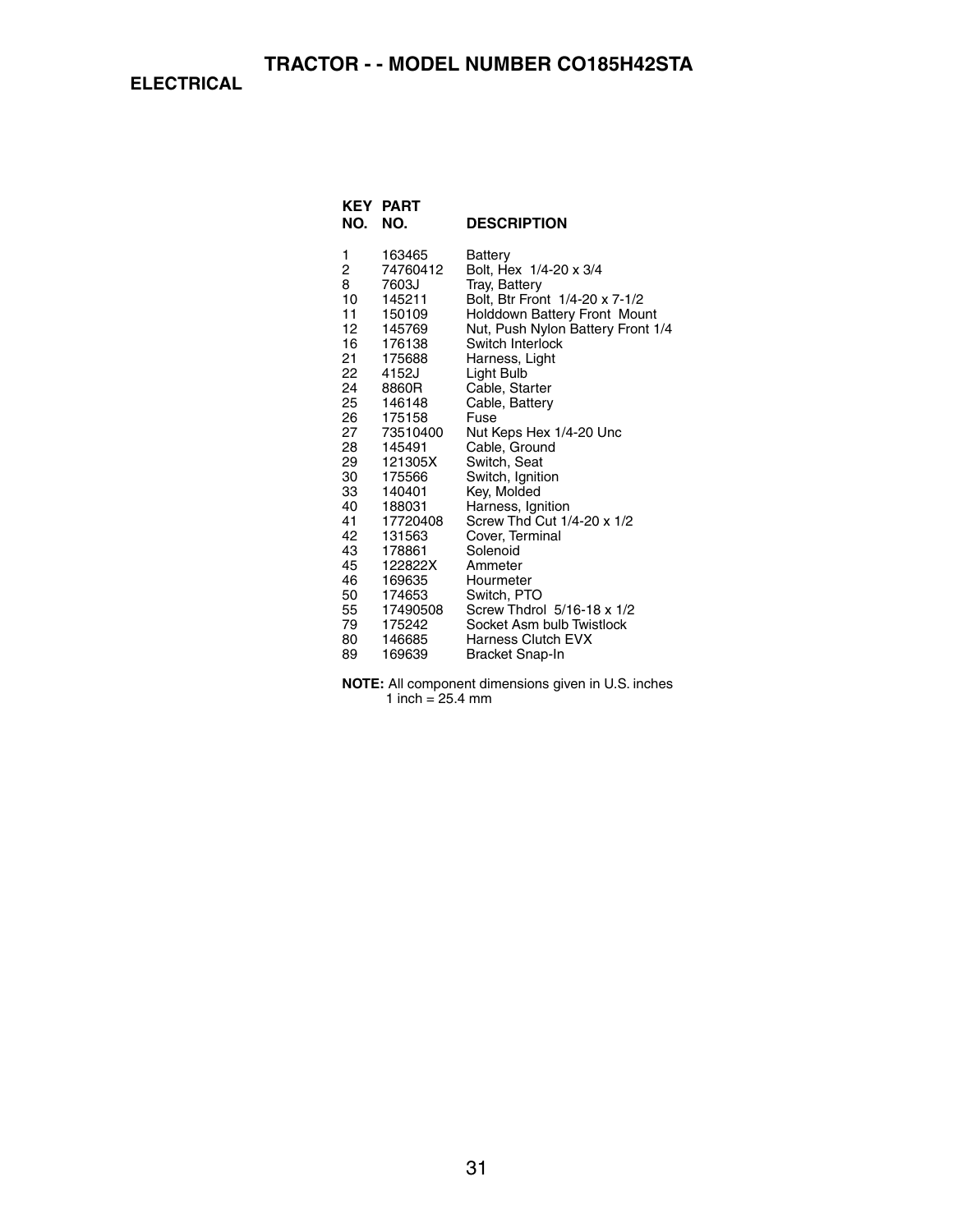#### **TRACTOR - - MODEL NUMBER CO185H42STA CHASSIS AND ENCLOSURES**

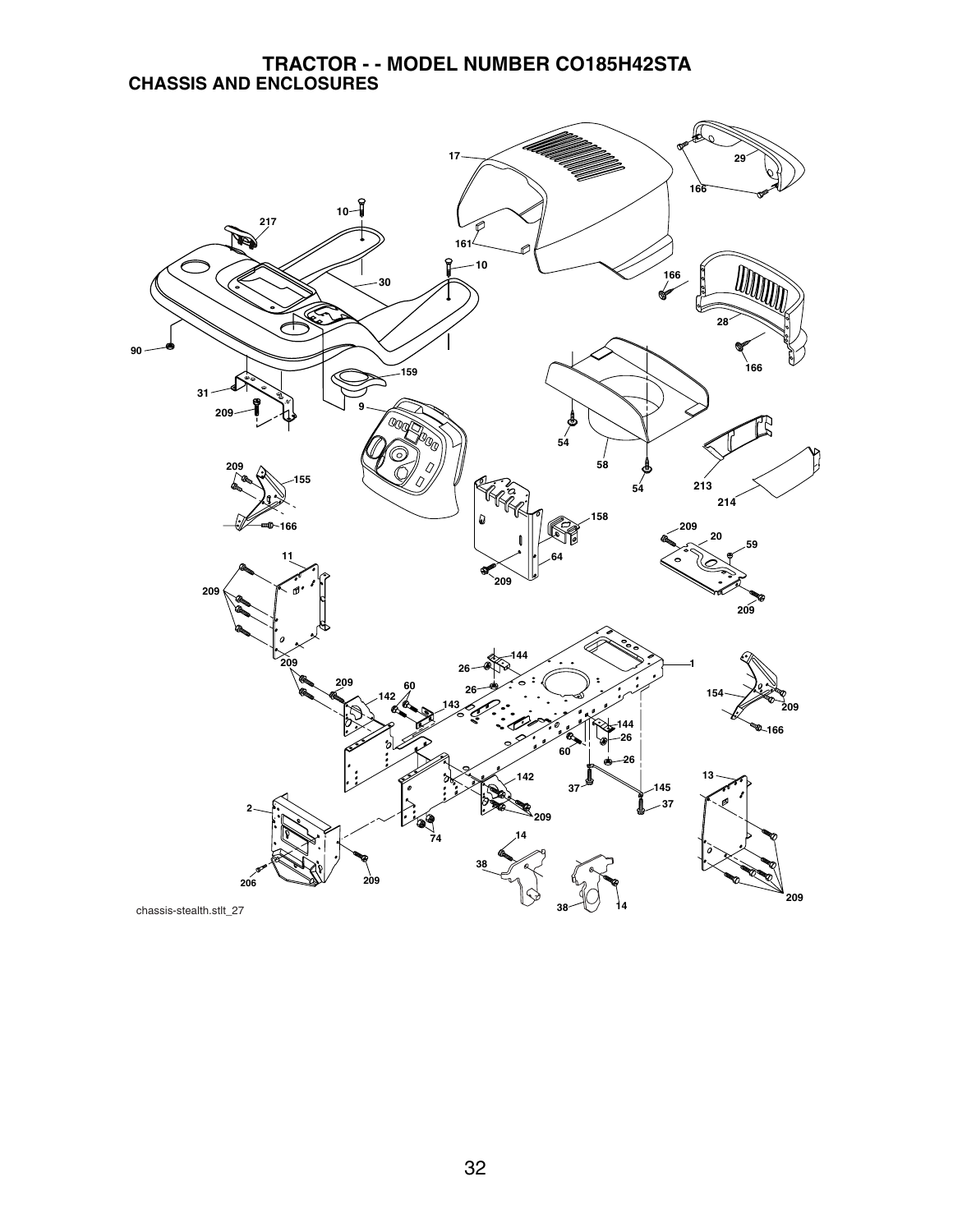#### **TRACTOR - - MODEL NUMBER CO185H42STA CHASSIS AND ENCLOSURES**

| KEY | <b>PART</b>          |                                      |
|-----|----------------------|--------------------------------------|
| NO. | NO.                  | <b>DESCRIPTION</b>                   |
| 1   | 174619               | Chassis                              |
| 2   | 176554               | Drawbar                              |
| 9   | 161566X428 Dash      |                                      |
| 10  | 72140608             | Bolt RDHD SQNK 3/8-16 x 1            |
| 11  | 167203               | Panel, Dash, LH                      |
| 13  |                      | 188702X010 Panel, Dash, RH           |
| 14  | 17490608             | Screw Thdrol 3/8-16 x 1/2            |
| 17  |                      | 175260X428 Hood Assembly             |
| 20  | 162026               | <b>Plate Battery</b>                 |
| 26  | 73800600             | Locknut, Hex, with Insert 3/8-16 unc |
| 28  | 175289X428 Grille    |                                      |
| 29  | 161840               | Lens, Bar                            |
| 30  |                      | 188572X428 Fender/Footrest           |
| 31  | 139976               | Bracket, Fender/Support              |
| 37  | 17490508             | Screw, Thdrol. 5/16-18 x 1/2 TYT     |
| 38  | 175710               | <b>Bracket Asm Pivot Mower Rear</b>  |
| 54  | 161464               | Screw Hex Wshd 8-18 x 7/8            |
| 58  | 175351               | Duct Hood                            |
| 59  | 187495               | Bushing 1.375 OD                     |
| 60  | 72140606             | Bolt Rdhd Sqnk 3/8-16 unc x 3/4      |
| 64  | 174997               | Dash Lower                           |
| 74  | 73680600             | Nut Crownlock 3/8-16 unc             |
| 90  | 124346X              | Nut Self Thrd Wshd 1/4 Zinc          |
| 142 | 175702               | <b>Plate Reinforcement</b>           |
| 143 | 186689               | <b>Bracket Swaybar Chassis</b>       |
| 144 | 175582               | <b>Bracket Footrest</b>              |
| 145 | 156524               | Rod Pivot Chassis/Hood               |
| 154 | 161897               | <b>Bracket Dash Rh</b>               |
| 155 | 161900               | <b>Bracket Dash Lh</b>               |
| 158 | 162037               | Parking Brake Bkrt                   |
| 159 | 179950X428 Cupholder |                                      |
| 161 | 164655               | Bumper Extrusion .600 x 3.50         |
| 166 | 191611               | Screw 10 x 3/4 Single Lead-Hex       |
| 206 | 170165               | Bolt Shoulder 5/16-18                |
| 209 | 17000612             | Screw Hexwsh Thdr 3/8-16 x 3/4       |
| 213 |                      | 169848X428 Skirt Grille LH           |
| 214 |                      | 169847X428 Skirt Grille RH           |
| 217 |                      | 179132X428 Console Fuel Window       |

**NOTE:** All component dimensions given in U.S. inches 1 inch = 25.4 mm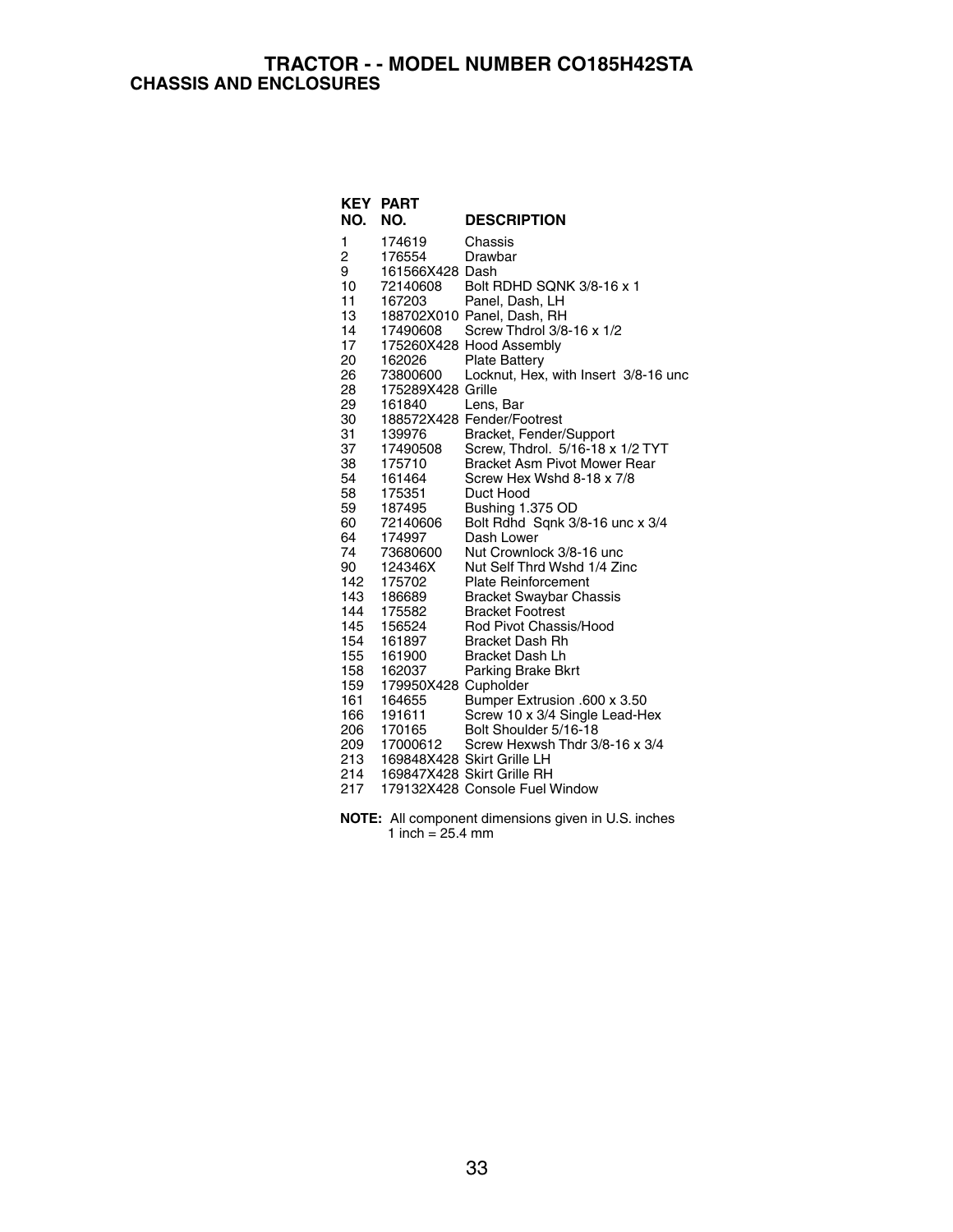**TRACTOR - - MODEL NUMBER CO185H42STA GROUND DRIVE**

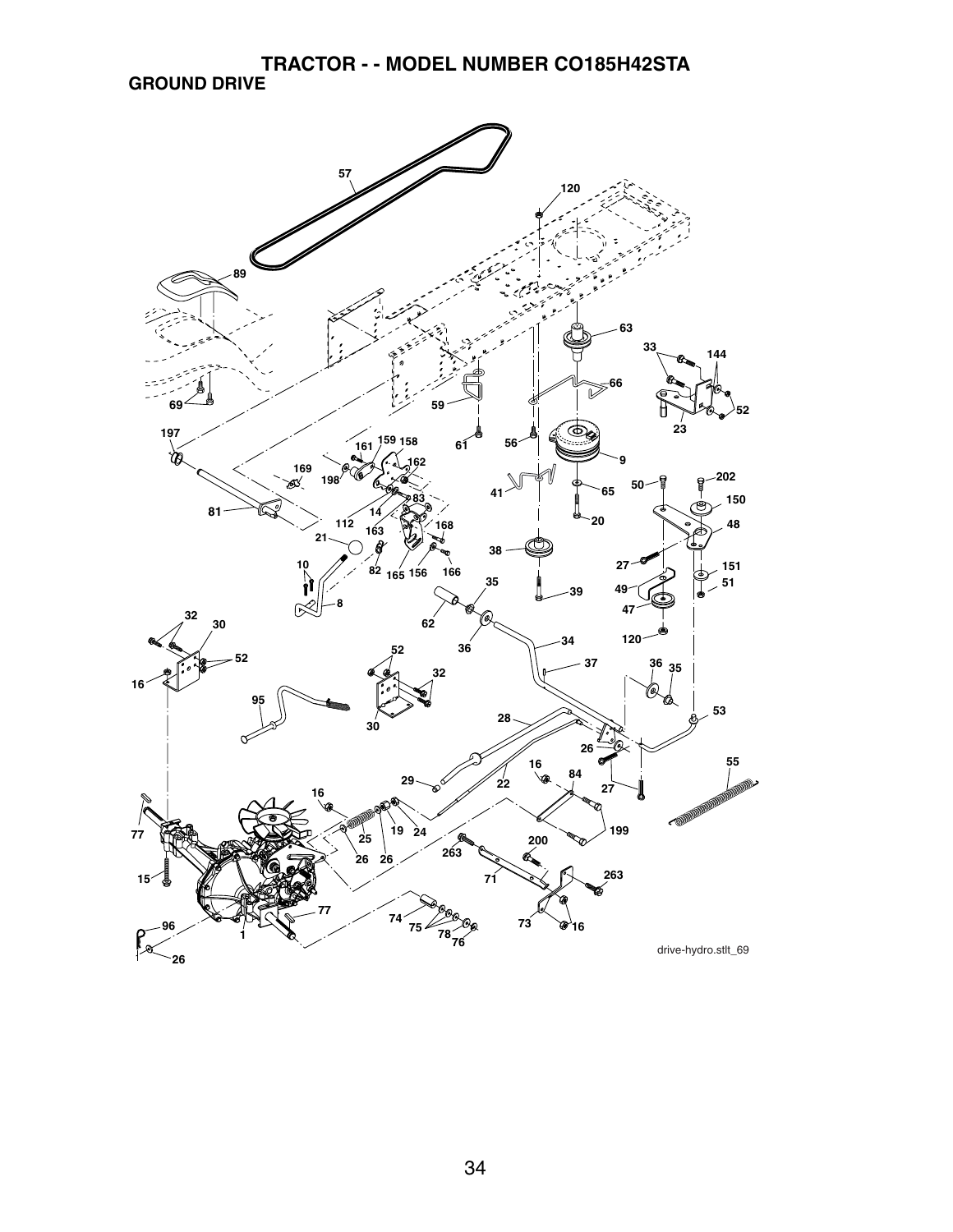## **GROUND DRIVE**

| NO.      | <b>KEY PART</b><br>NO. | <b>DESCRIPTION</b>                                          | NO.        | <b>KEY PART</b><br>NO.     | <b>DESCRIPTION</b>                                         |
|----------|------------------------|-------------------------------------------------------------|------------|----------------------------|------------------------------------------------------------|
| 1        | $  -$                  | Transaxle, HydroGear, Model<br>Number 314-0510 (Order parts | 62<br>63   | 123533X<br>175414          | Cover, Pedal<br>Pulley, Engine                             |
|          |                        | from transaxle manufacturer)                                | 65         | 10040700                   | Washer                                                     |
| 8        | 165866                 | Rod Shift Fend.                                             | 66         | 154778                     | Keeper Belt Engine                                         |
| 9        | 160889                 | <b>Clutch Electric</b>                                      | 69         | 142432                     | Screw Hex Wsh H-Lo 1/4-1/2 unc                             |
| 10       | 76020416               | Pin Cotter 1/8 x 1                                          | 71         | 169183                     | Strap Torque LH                                            |
| 14       | 10040400               | Washer Lock Hvy 1/4                                         | 73         | 169182                     | Strap Torque RH                                            |
| 15       | 74490544               | Bolt Hex Fighd 5/16-18 Gr. 5                                | 74         | 137057                     | Spacer, Axle                                               |
| 16       | 73800500               | Nut Lock Hex W/Ins. 5/16-18 unc                             | 75         | 121749X                    | Washer 25/32 x 1-1/4 x 16 Ga.                              |
| 17       | 126197X                | Washer 1-1/2 x 15/32 x .250                                 | 76         | 12000001                   | E-Ring                                                     |
| 19       | 73800600               | Nut Lock Hex W/Wsh 3/8-16 unc                               | 77         | 123583X                    | Key, Square                                                |
| 20       | 150280                 | <b>Bolt Hex</b>                                             | 78         | 121748X                    | Washer 25/32 x 1-5/8 x 16 Ga.                              |
|          |                        | 7/16-20 x 4-1/4 5 Ga. 1.38                                  | 81         | 165596                     | Shaft Assy. Cross Taper                                    |
| 21<br>22 | 106933X                | Knob                                                        | 82<br>83   | 165711<br>19171216         | <b>Spring Torsion</b><br>Washer 17/32 x 3/4 x 16 Ga.       |
| 23       | 169498<br>171258       | Rod, Brake<br><b>Bracket Asm Anti-Rotation</b>              | 84         | 169594                     | Link Transaxle                                             |
| 24       | 73350600               | Nut, Hex Jam 3/8-16 unc                                     | 89         |                            | 188309X428 Console, Shift                                  |
| 25       | 106888X                | Spring, Brake Rod                                           | 95         | 170201                     | Rod Bypass                                                 |
| 26       | 19131316               | Washer                                                      | 96         | 4497H                      | Retainer Spring 1" Zinc/Cad                                |
| 27       | 76020412               | Pin Cotter 1/8 x 3/4 CAD.                                   | 112        | 19091210                   | Washer 9/32 x 3/4 x 10 Ga.                                 |
| 28       | 175765                 | Rod, Parking Brake                                          | 120        | 73900600                   | Nut Lock Flg 3/8-16 unc                                    |
| 29       | 71673                  | Knob Brake Parking                                          | 144        | 19111016                   | Washer 11/32 x 5/8 x 16 Ga.                                |
| 30       | 169592                 | Bracket, Transaxle                                          | 150        | 175456                     | <b>Spacer Retainer</b>                                     |
| 32       | 74760512               | Bolt Hex Hd 5/16-18 unc x 3/4                               | 151        | 19133210                   | Washer 13/32 x 2 x 10 Ga.                                  |
| 33       | 72140506               | bolt Rdhd Sqnk 5/16-18 unc x 3/4                            | 156        | 166002                     | 125. Washer 5/16 ID x 1.0 x                                |
| 34       | 175578                 | Shaft, Foot Pedal                                           | 158        | 165589                     | <b>Bracket Shift Mount</b>                                 |
| 35<br>36 | 120183X<br>19211616    | Bearing, Nylon<br>Washer                                    | 159<br>161 | 183900<br>72140406         | Hub Shift<br>Bolt Rdhd Sqnk 1/4-20 x 3/4 Gr. 5             |
| 37       | 1572H                  | Pin, Roll                                                   | 162        | 73680400                   | Nut Crownlock 1/4-20 unc                                   |
| 38       | 179114                 | Pulley, Composite                                           | 163        | 74780416                   | Bolt Hex Fin 1/4-20 unc x 1 Gr. 5                          |
| 39       | 72110622               | Bolt Rdhd 3/8-16 unc x 2-3/4 Gr. 5                          | 165        | 165623                     | <b>Bracket Pivot Lever</b>                                 |
| 41       | 175556                 | Keeper, Belt Idler Flat                                     | 166        | 17490510                   | Screw 5/16-18 x 5/8                                        |
| 47       | 127783                 | Pulley, Idler, V-Groove                                     | 168        | 165492                     | Bolt Shoulder 5/16-18 x .561                               |
| 48       | 154407                 | <b>Bellcrank Clutch Grnd Drw Stl</b>                        | 169        | 165580                     | Plate Fastener Cross Shf.                                  |
| 49       | 123205X                | Retainer, Belt                                              | 197        | 169613                     | Nyliner Snap-in 5/8 ID                                     |
| 50       | 72110612               | Bolt                                                        | 198        | 169593                     | Washer Nyl 7/8 ID x .105"                                  |
| 51       | 73680600               | Nut Crownlock 3/8-16 unc                                    | 199        | 169612                     | Bolt Shoulder 5/16-18 unc                                  |
| 52       | 73680500               | Nut, Crownlock 5/16-18 unc                                  | 200        | 72140508                   | Bolt Rdhd Sqnk 5/16-18 unc x 1                             |
| 53       | 105710X                | Link, Clutch                                                | 202<br>254 | 72110614                   | Bolt Carr Sh 3/8-16 x 1-3/4 Gr. 5                          |
| 55<br>56 | 105709X<br>17060620    | Spring, Return, Clutch<br>Screw 3/8-16 x 1-1/4              | 263        | 17000616<br>17000612       | Screw 3/8-16 x 1<br>Screw 3/8-16 x .75                     |
| 57       | 140294                 | V-Belt, Ground Drive                                        |            |                            |                                                            |
| 59       | 169691                 | Keeper, Center Span                                         |            |                            | <b>NOTE:</b> All component dimensions given in U.S. inches |
| 61       | 17120614               | 875. Screw 3/8-16 x                                         |            | 1 inch = $25.4 \text{ mm}$ |                                                            |
|          |                        |                                                             |            |                            |                                                            |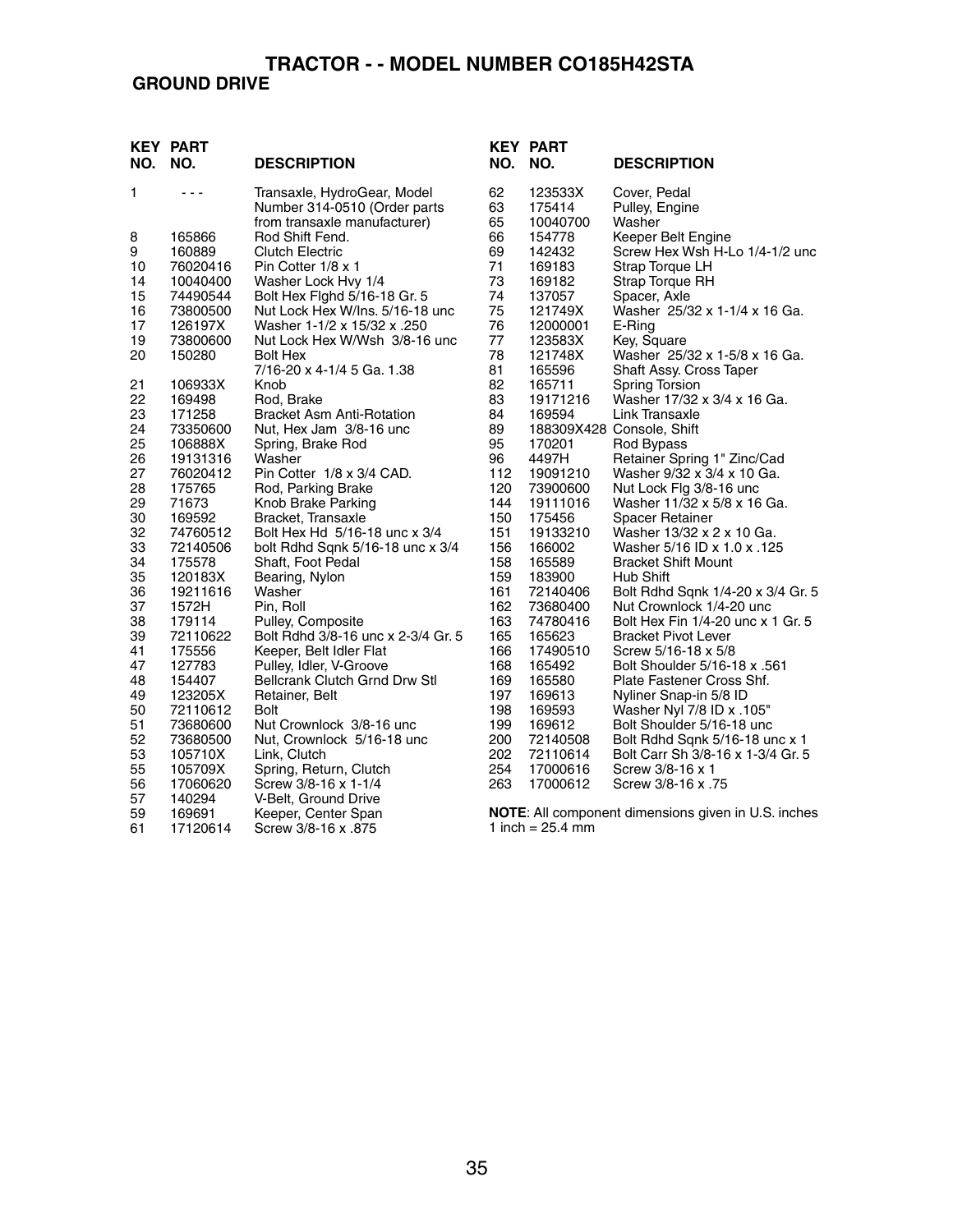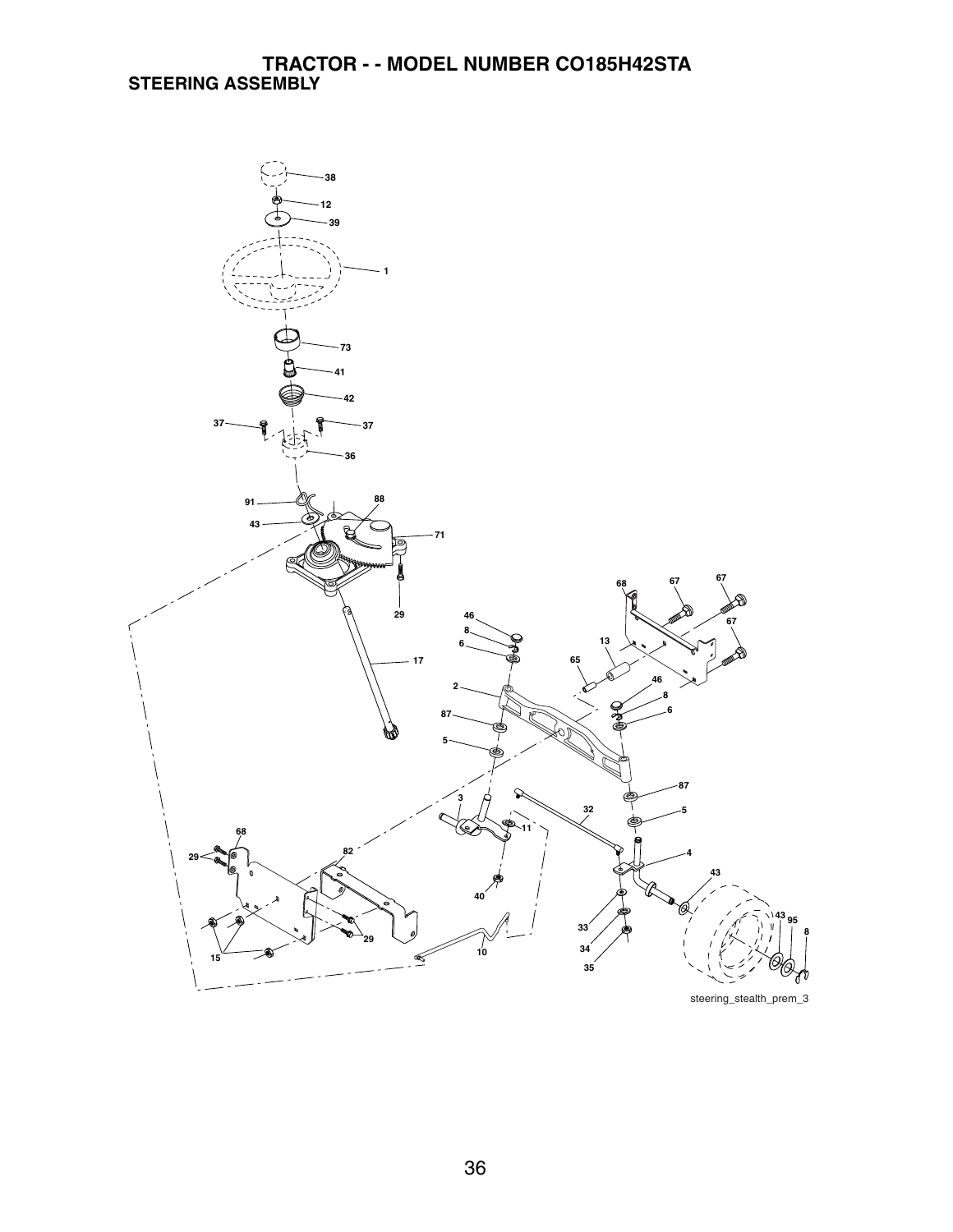**TRACTOR - - MODEL NUMBER CO185H42STA STEERING ASSEMBLY**

| NO.            | <b>KEY PART</b><br>NO.           | <b>DESCRIPTION</b>                                    |
|----------------|----------------------------------|-------------------------------------------------------|
| 1              |                                  | 159944X428 Wheel Steering                             |
| $\overline{c}$ | 184706                           | Axle Asm                                              |
| 3              | 169840                           | Spindle Asm LH                                        |
| 4              | 169839                           | Spindle Asm RH                                        |
| 5              | 6266H                            | Bearing Race Thrust Harden                            |
| 6              | 121748X                          | Washer 25/32 x 1-5/8 x 16 Ga.                         |
| 8              | 12000029                         | Ring Klip #t5304-75                                   |
| 10             | 175121                           | Link Drag                                             |
| 11             | 10040600                         | Washer Lock Hvy Hicl Spr 3/8                          |
| 12             | 73940800                         | Nut Hex Jam Toplock 1/2-20 unf                        |
| 13             | 136518                           | Spacer Bearing Axle Front                             |
| 15             | 145212                           | Nut Hex Flange Lock                                   |
| 17             | 177883                           | Shaft Asm. Steering                                   |
| 29             | 17000612                         | Screw 3/8-16 x 3/4                                    |
| 32             | 171888                           | Rod Tie                                               |
| 33             | 19111216                         | Washer 11/32 x 3/4 x 16 Ga.                           |
| 34             | 10040500                         | Washer Lock Hicl Spr 5/16                             |
| 35             | 73540500                         | Crownlock Nut 5/16-24 unf                             |
| 36             | 155105                           | <b>Bushing Strg</b>                                   |
| 37             | 152927                           | Screw                                                 |
| 38             |                                  | 159946X428 Insert Cap Strg Wh                         |
| 39             | 19182411                         | Washer 9/16 ID x 1-1/2 OD 11Ga.                       |
| 40             | 73540600                         | Nut Crownlock 3/8-24                                  |
| 41             | 159945                           | <b>Adaptor Wheel Strg</b>                             |
| 42             |                                  | 163888X428 Boot Steering                              |
| 43<br>46       | 121749X                          | Washer 25/32 1 1/4 x 16 Ga.                           |
| 65             | 184946X505 Cap Spindle<br>160367 |                                                       |
| 67             | 72110618                         | Spacer Brace Axle<br>Bolt, Rdhd Sq 3/8-16 unc x 2-1/4 |
| 68             | 169827                           | Axle, Brace                                           |
| 71             | 175146                           | Steering Asm.                                         |
| 73             |                                  | 160135X428 Extension Steering Stealth                 |
| 82             | 169835                           | Bracket Susp. Chassis Front                           |
| 87             | 173966                           | 15. Washer Flat .781 x 1-1/2 x                        |
| 88             | 175118                           | Bolt Shoulder 7/16-20 unc                             |
| 91             | 175553                           | <b>Clip Steering</b>                                  |
| 95             | 188967                           | Washer Harden .793 x 1.637 x .060                     |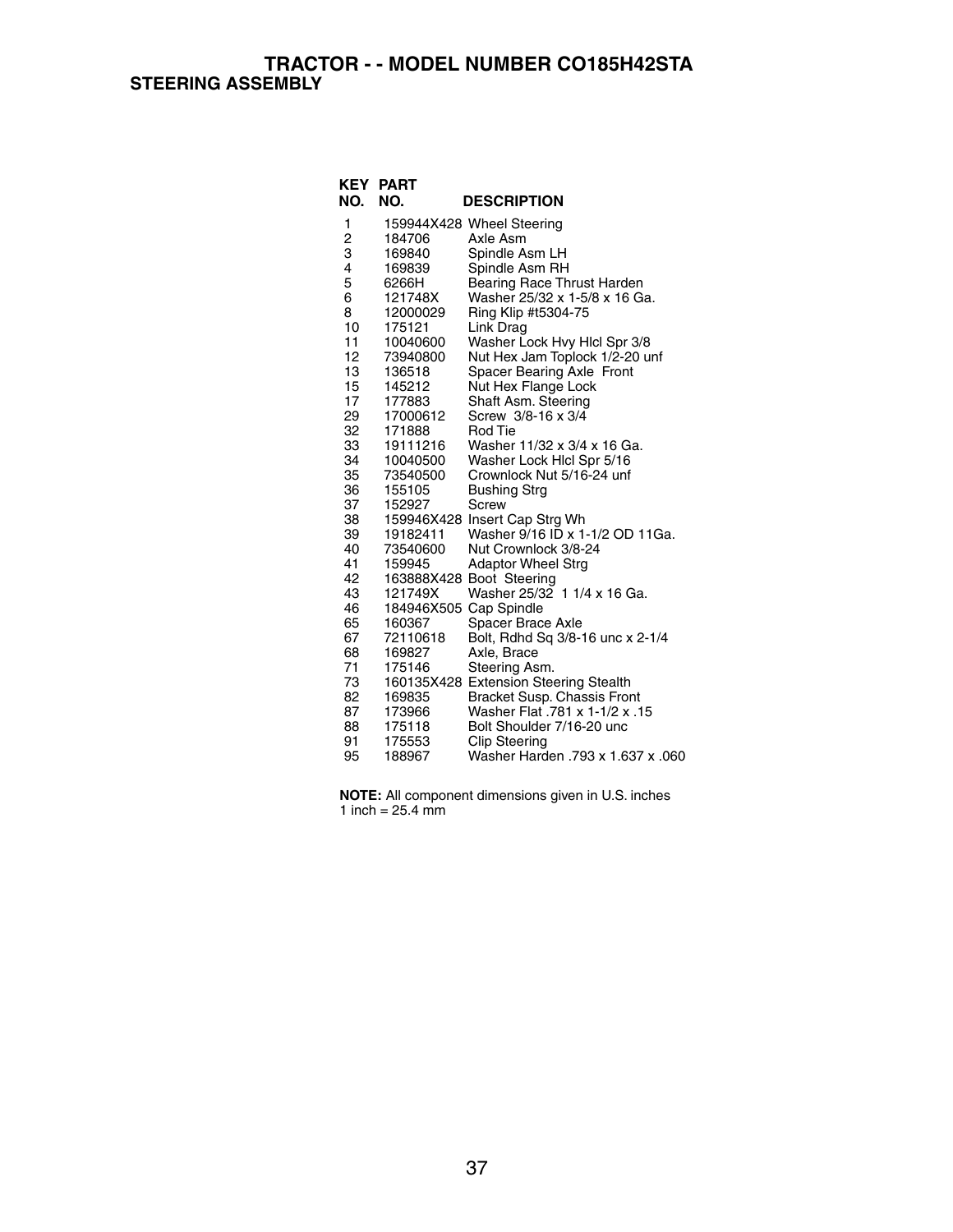#### **ENGINE**



165291 Muffler Gasket<br>148456 Tube Drain oil

- 14 148456 Tube Drain oil<br>23 169837 Shield Heat
- 23 169837 Shield Heat
- 29 137180 Kit Spark Arrestor (Flat Scrn)<br>31 179022 Tank Fuel
- 31 179022 Tank Fuel<br>32 179124X428 Cap Asm
- 32 179124X428 Cap Asm Fuel<br>33 123487X Clamp Hose B
- 33 123487X Clamp Hose Black<br>37 8543R Line Fuel
- 37 8543R Line Fuel Plug Drain Oil Easy

| NU.      | NU.                  | <b>DESCRIPTION</b>                              |
|----------|----------------------|-------------------------------------------------|
| 41<br>45 | 139277<br>17000612   | <b>Stem Tank Fuel</b><br>Screw Hexwsh Thdr      |
| 72       | 183906               | $3/8 - 16 \times 3/4$<br>Screw 5/16-18 x 1      |
| 78<br>81 | 17060620<br>73510400 | Screw 3/8-16 x 1-1/4<br>Nut Keps Hex 1/4-20 unc |
| 112      | 3645J                | <b>Bushing</b>                                  |

NOTE: All component dimensions given in U.S. inches 1 inch =  $25.4$  mm

For engine service and replacement parts, call the toll free number for your engine manufacturer listed below: Briggs & Stratton<br>Kohler Co. 1-800-544-2444<br>1-800-558-5402 Tecumseh Products<br>Honda Engines Honda Engines 1-800-426-7701 1-800-460-5688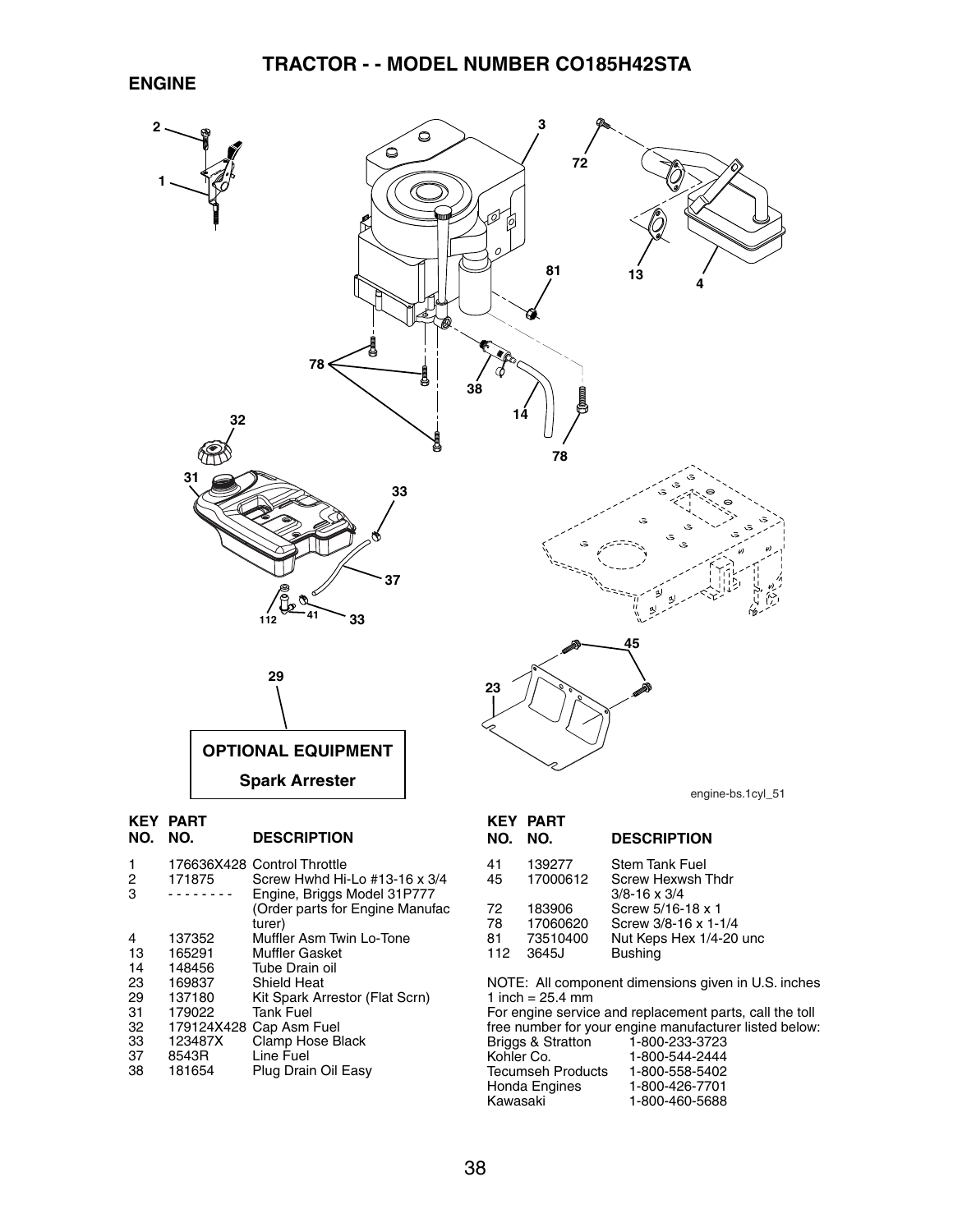## **TRACTOR - - MODEL NUMBER CO185H42STA SEAT ASSEMBLY**



seat\_lt.knob\_2

| KEY            | <b>PART</b> |                                |
|----------------|-------------|--------------------------------|
| NO.            | NO.         | <b>DESCRIPTION</b>             |
| 1              | 189022      | Seat                           |
| 2              | 140551      | <b>Bracket Pivot Seat</b>      |
| 3              | 71110616    | Bolt Fin Hex 3/8-16 unc x 1    |
| 4              | 19131610    | Washer 13/32 x 1 x 10 Ga       |
| 5              | 145006      | Clip Push-In                   |
| 6              | 73800600    | Nut Hex w/Ins. 3/8-16 unc      |
| $\overline{7}$ | 124181X     | Spring Seat Cprsn              |
| 8              | 17000616    | Screw 3/8-16 x 1-1/2           |
| 9              | 19131614    | Washer 13/32 x 1 x 14 Ga.      |
| 10             | 182493      | Pan Seat                       |
| 11             | 166369      | Knob Seat Adj. Wingnut         |
| 12             | 121246X     | <b>Bracket Mounting Switch</b> |

## **KEY PART**

| NO. | NO.      | <b>DESCRIPTION</b>              |
|-----|----------|---------------------------------|
| 13  | 121248X  | Bushing Snap Blk Nyl 50 ld      |
| 14  | 72050412 | Bolt Rdhd Sqnk 1/4-20 x 1-1/2   |
| 15  | 121249X  | Spacer Split 28x .88 Zinc       |
| 16  | 123740X  | Spring Cprsn Plate 1.310 Ga     |
| 17  | 123976X  | Nut Lock 1/4 Lge Flg Gr. 5 Zinc |
| 18  | 124238X  | Cap Spring Seat                 |
| 21  | 171852   | Bolt Shoulder 5/16-18 unc       |
| 22  | 73800500 | Nut Hex Lock W/Ins 5/16-18      |
| 24  | 19171912 | Washer 17/32 x 1-3/16 x 12 Ga.  |
| 25  | 127018X  | Bolt Shoulder 5/16-18 x 62      |
|     |          |                                 |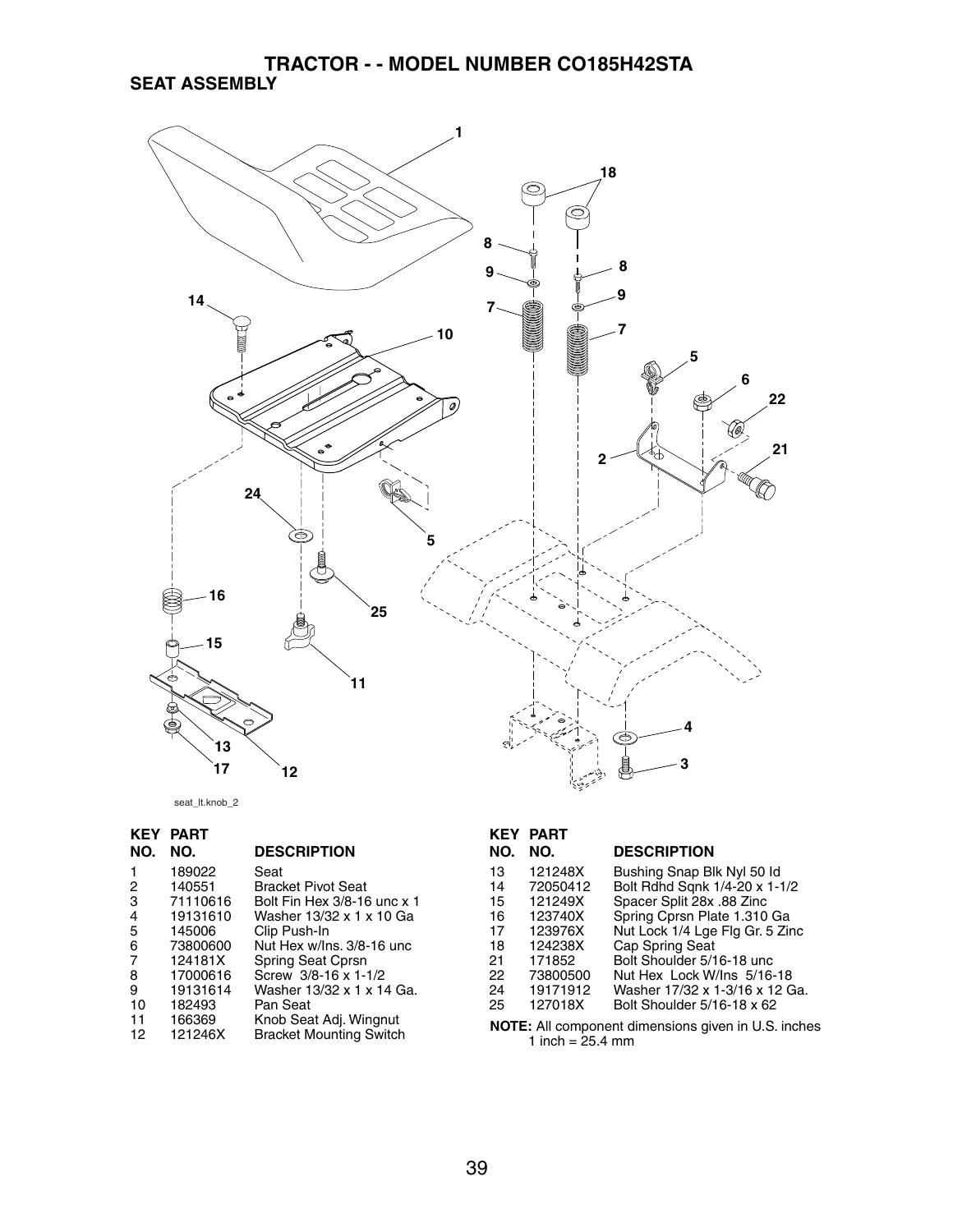

| KEY | <b>PART</b> |                          | KEY                                      | <b>PART</b> |                                     |
|-----|-------------|--------------------------|------------------------------------------|-------------|-------------------------------------|
| NO. | NO.         | <b>DESCRIPTION</b>       | NO.                                      | NO.         | <b>DESCRIPTION</b>                  |
|     | 187407      | Reflector, LH            | 16                                       | 172743      | Decal, Steering Wheel               |
| 3   | 176272      | Decal, Hood RH           | 18                                       | 156811      | Decal, Fender Opr.                  |
| 4   | 176273      | Decal, Hood LH           | 20                                       | 145004      | Decal, Battery                      |
| 5   | 172740      | Decal. Fender            | 21                                       | 189289      | Decal, Hood, Side Panel             |
| 8   | 179128      | Decal, Deck, Caution     | 23                                       | 189288      | Decal, Engine                       |
| 9   | 189342      | Decal, Replacement Hood  | $\frac{1}{2}$                            |             | 184310X428 Pad. Footrest. ST/LT. LH |
| 10  | 157141      | Decal, Fender, Danger    | $\frac{1}{2} \left( \frac{1}{2} \right)$ |             | 184311X428 Pad, Footrest, ST/LT, RH |
| 11  | 191648      | Decal, Panel, Dash       | $ -$                                     | 166960      | Decal By-Pass                       |
| 14  | 160396      | Decal, V-Belt, Schematic | $\sim$ $\sim$                            | 191641      | Manual, Owner's, English            |
| 15  | 187408      | Decal, Reflector, RH     | $ -$                                     | 191642      | Manual, Owner's, Spanish            |
|     |             |                          |                                          |             |                                     |

**WHEELS & TIRES**



| <b>KEY</b><br>NO.  | PART<br>NO.                              | <b>DESCRIPTION</b>                                                                                                                                         |
|--------------------|------------------------------------------|------------------------------------------------------------------------------------------------------------------------------------------------------------|
| 2<br>3<br>4<br>5   | 59192<br>65139<br>106222X<br>59904       | Cap Valve Tire<br>Stem Valve<br>Tire F Ts 15 x 6 0 - 6 Service<br>Tube Front (Service Item Only)<br>106732X421 Rim Asm 6"front Service                     |
| 6<br>7             | 278H<br>9040H                            | Fitting Grease (Front Wheel Only)<br><b>Bearing Flange (Front Wheel</b><br>Only)                                                                           |
| 8<br>9<br>10<br>11 | 122082X<br>7152J<br>104757X421<br>144334 | 106108X421 Rim Asm 8"rear Service<br>Tire R Ts 20 x 10-8 C Service<br>Tube Rear (Service Item Only)<br>Cap Axle 1 50 x 1 00<br>Sealant, Tire (10 oz. Tube) |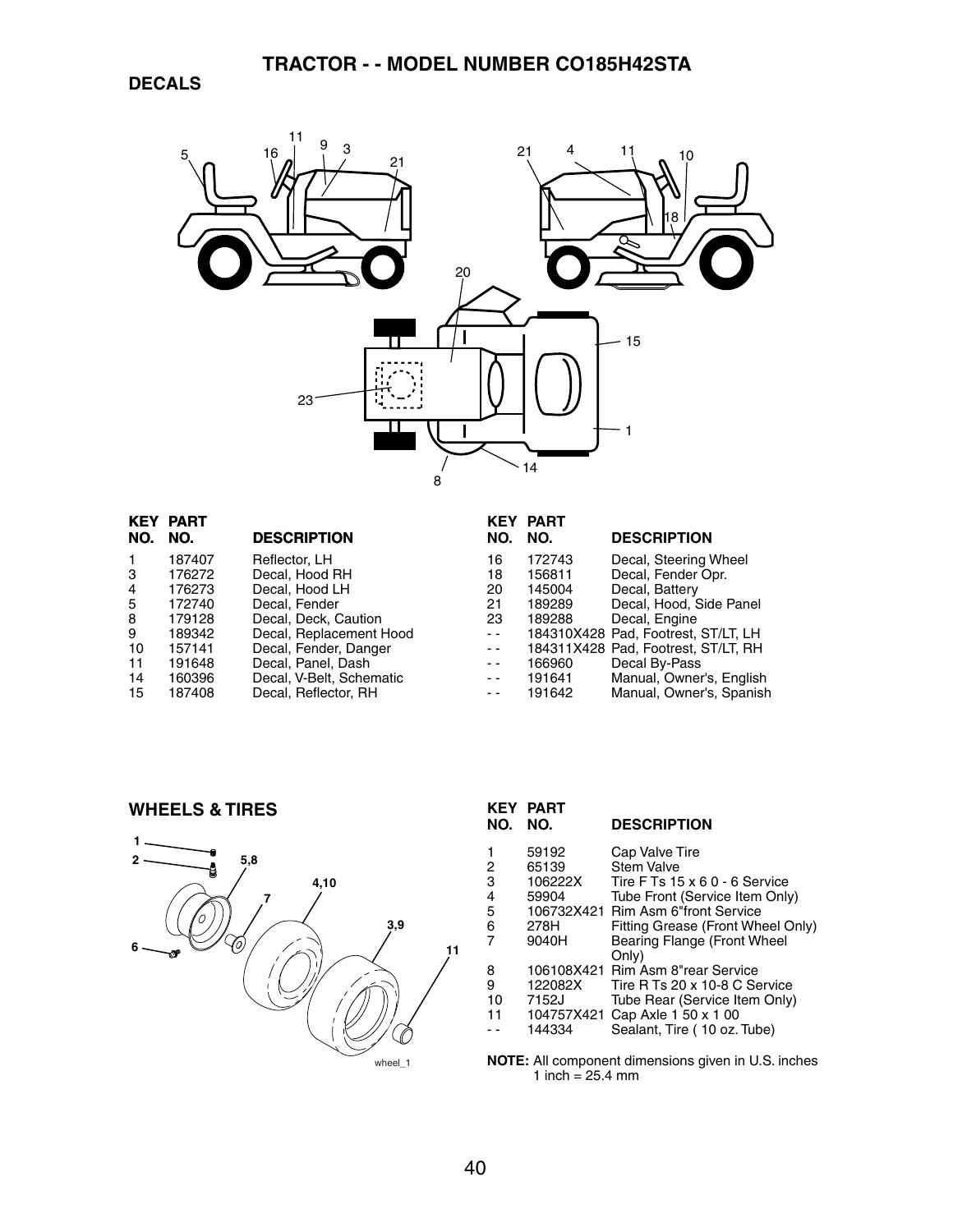## **TRACTOR - - MODEL NUMBER CO185H42STA LIFT ASSEMBLY**



| KEY<br><b>PART</b><br>NO. | <b>DESCRIPTION</b>         |
|---------------------------|----------------------------|
|                           | <b>Plunger Assembly</b>    |
|                           | Shaft Assembly, Lift       |
|                           | Pin, Groove                |
| 12000002                  | E-Ring                     |
| 19211621                  | Washer 21/32 x 1 x 21 Ga.  |
| 120183X                   | Bearing, Nylon             |
| 175830                    | Grip, Handle, Fluted       |
| 139865                    | Link, Lift, L.H.           |
| 139866                    | Link, Lift, R.H.           |
| 4939M                     | <b>Retainer Spring</b>     |
| 173288                    | Link Front Sus.            |
| 73350800                  | Nut Hex Jam 1/2-13 unc     |
| 175689                    | Trunnion Front Susp.       |
|                           | 179504<br>159476<br>188822 |

# **KEY PART**

#### **NO. NO. DESCRIPTION**

| 18 | 73800800 | Nut Lock w/Wsh 1/2-13 unc     |
|----|----------|-------------------------------|
| 19 | 139868   | Arm Asm. Suspension Mower     |
| 20 | 163552   | <b>Retainer Spring</b>        |
| 31 | 169865   | <b>Bearing Pivot Lift</b>     |
| 32 | 73540600 | Nut Crownlock 3/8-24          |
| 36 | 155097   | Pointer Height Indicator      |
| 37 | 123935X  | Plug Hole                     |
| 38 | 17060516 | Screw 5/16-18 x 1             |
| 40 | 19112410 | Washer 11/32 x 1-1/2 x 10 Ga. |
| 41 | 155098   | <b>Indicator Height Stlt</b>  |
|    |          |                               |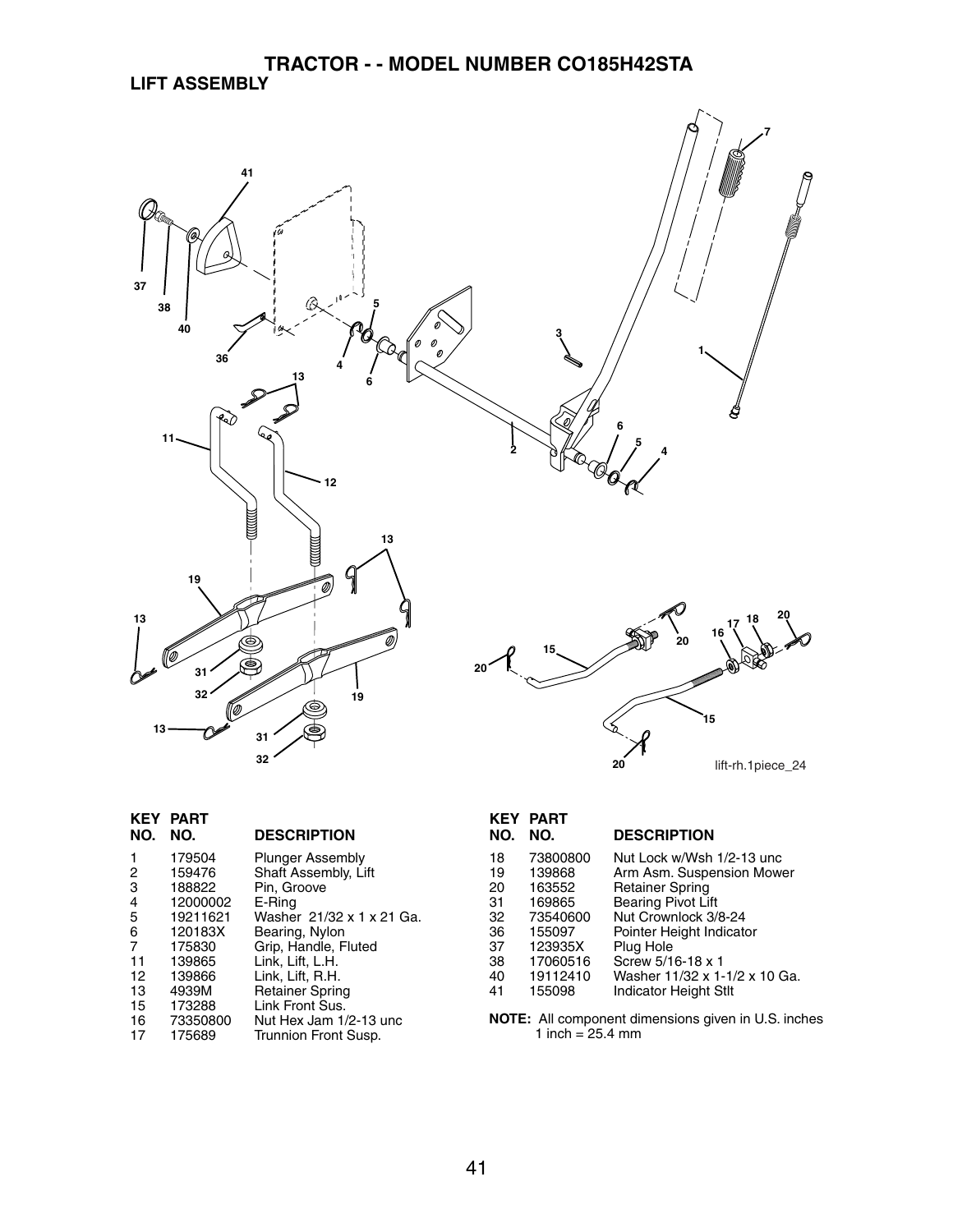**MOWER DECK**